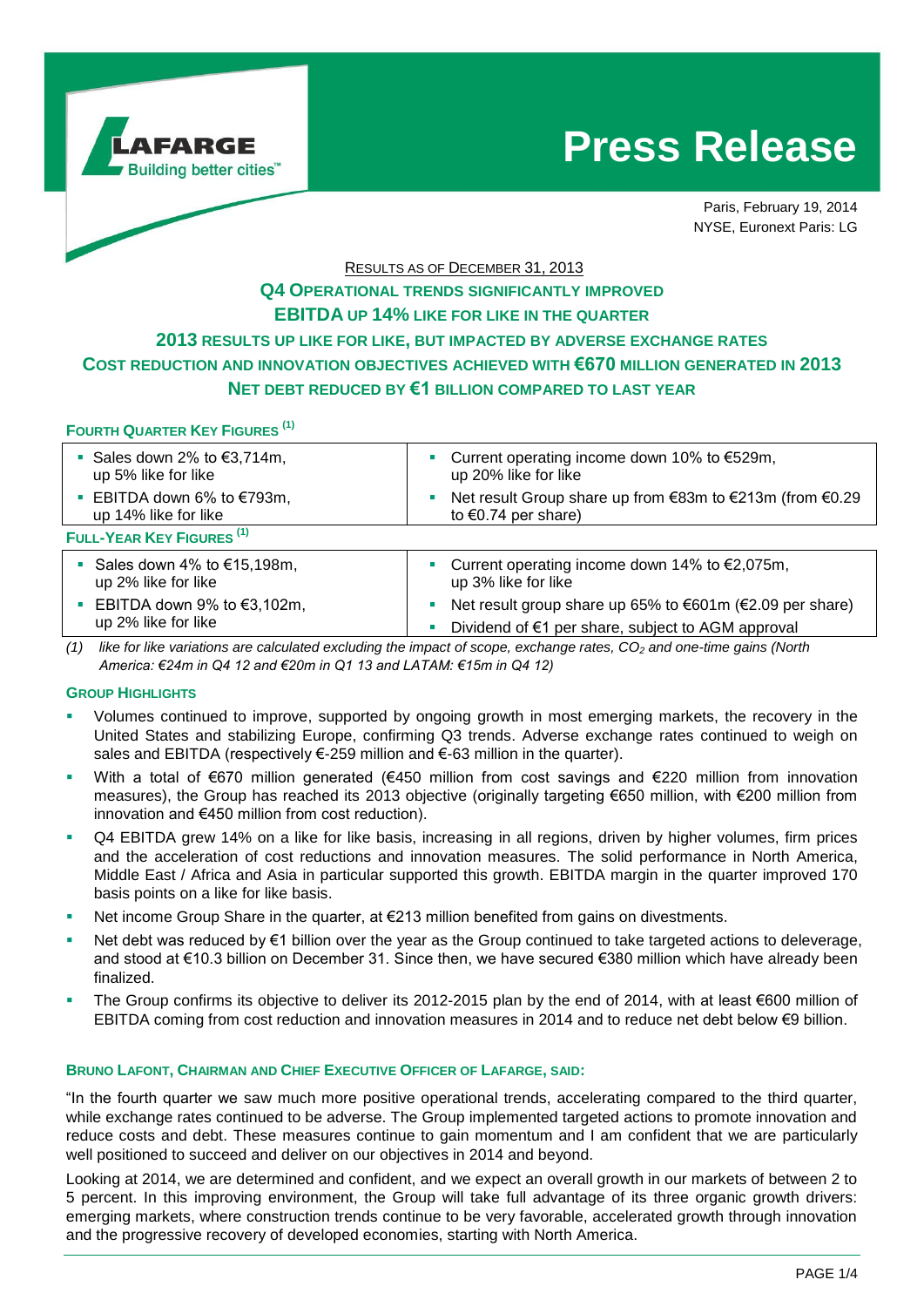

We will continue to apply the utmost discipline in capital allocation and our aim is to return to an investment grade profile this year. In line with this objective and targeting a step-improvement in our return on capital employed, we will pursue the development of our most promising positions through selective organic investments. We notably plan to add more than 10 million tonnes of cement capacity in existing locations in the coming four years in Sub-Saharan Africa, to further reinforce our leadership position in this region and benefit from accelerated growth."

## **OUTLOOK**

Overall, Lafarge sees cement growth in its markets of between 2 to 5 percent in 2014 versus 2013. Markets shall increasingly benefit from the recovery in the United States and the continuing growth in emerging markets as Europe overall stabilizes.

Cost inflation should continue at a similar pace as in 2013, which should result in higher prices overall.

The Group targets to deliver additional EBITDA of above €600 million in 2014 through its cost reduction and innovation measures (above €400 million from cost savings and more than €200 million from innovation). Beyond 2014, in 2015-2016, it plans to generate at least €1.1 billion of additional EBITDA from its actions of which €600 million from cost reductions and €500 million from innovation. This represents a minimum objective of €550 million per annum.

The Group is also aiming to reduce net debt below €9 billion in 2014.

#### **CONSOLIDATED ACCOUNTS AS AT DECEMBER 31, 2013**

The Board of Directors of Lafarge, chaired by Bruno Lafont, met on February 18, 2014 and approved the accounts for the year ended December 31, 2013. The auditors have completed their audit on the consolidated financial statements. Their report is in the process of being issued.

|                                              | <b>Fourth Quarter</b> |              |              |                        | <b>Full Year</b> |              |              |                                        |
|----------------------------------------------|-----------------------|--------------|--------------|------------------------|------------------|--------------|--------------|----------------------------------------|
|                                              |                       |              | Variation    |                        |                  |              | Variation    |                                        |
|                                              | 2013                  | $2012^{(3)}$ | <b>Gross</b> | Like for<br>like $(4)$ | 2013             | $2012^{(3)}$ | <b>Gross</b> | <b>Like for</b><br>like <sup>(4)</sup> |
| <b>Volumes</b>                               |                       |              |              |                        |                  |              |              |                                        |
| Cement (million tons)                        | 34.9                  | 34.8         |              | 3%                     | 136.8            | 141.1        | $-3%$        |                                        |
| Pure Aggregates (million tons)               | 49.2                  | 47.1         | 4%           | 2%                     | 192.8            | 188.3        | 2%           |                                        |
| Ready-Mix Concrete (million m <sup>3</sup> ) | 7.5                   | 7.8          | $-4%$        | $-2%$                  | 30.7             | 31.8         | $-3%$        | $-1%$                                  |
| Results (million euros)                      |                       |              |              |                        |                  |              |              |                                        |
| <b>Sales</b>                                 | 3,714                 | 3,809        | $-2%$        | 5%                     | 15,198           | 15,816       | $-4%$        | 2%                                     |
| EBITDA <sup>(1)</sup>                        | 793                   | 844          | $-6%$        | 14%                    | 3,102            | 3,423        | $-9%$        | 2%                                     |
| EBITDA margin (%)                            | 21.4%                 | 22.2%        | $-80$ bps    | $+170bps$              | 20.4%            | 21.6%        | $-120bps$    | 10bps                                  |
| <b>Current Operating Income</b>              | 529                   | 591          | $-10%$       | 20%                    | 2,075            | 2,413        | $-14%$       | 3%                                     |
| Net income Group share                       | 213                   | 83           | nm           |                        | 601              | 365          | 65%          |                                        |
| Earnings per share $(e)^{(2)}$               | 0.74                  | 0.29         | nm           |                        | 2.09             | 1.27         | 65%          |                                        |
| Free cash flow $(1)$                         | 504                   | 673          | $-25%$       |                        | 864              | 884          | $-2%$        |                                        |
| Net debt                                     |                       |              |              |                        | $10,330^{(5)}$   | 11.317       | $-9%$        |                                        |

*(1) EBITDA is defined as the current operating income before depreciation and amortization on tangible and intangible assets and free cash flow is the net cash generated or used in continuing operating activities less sustaining capital expenditures. They are both non-GAAP financial measures.*

*(2) Basic average number of shares outstanding of 287.3 million and 287.1 million for fourth quarter 2013 and 2012, and of 287.3 and 287.1 for the year 2013 and 2012 respectively.*

*(3) 2012 figures have been restated further to the application of IAS19R.*

*(4) Like for like is calculated at constant scope and exchange rates and excluding CO<sup>2</sup> and one-time gains (North America: €24m in Q4 12 and €20m in Q1 13 and LATAM: €15m in Q4 12).*

*(5) Including the €380 million enterprise value of secured divestments announced around year end and already closed, the net debt would have been below €10 billion.*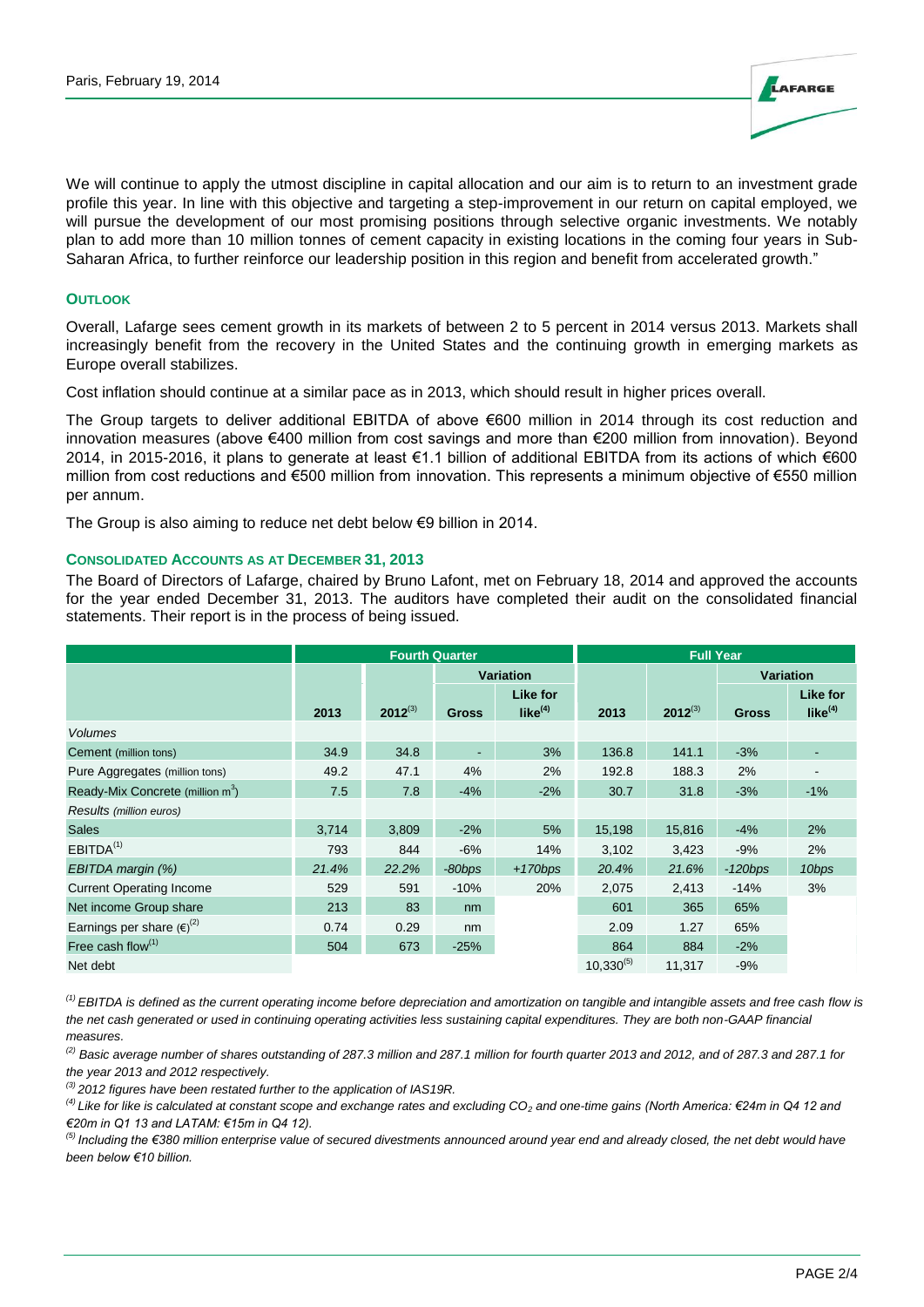

# **EBITDA (1) RESULTS BY REGION**

| $(\epsilon m)$                    | <b>Fourth Quarter</b> |                  |              |                        | <b>Full Year</b> |           |        |                        |
|-----------------------------------|-----------------------|------------------|--------------|------------------------|------------------|-----------|--------|------------------------|
|                                   |                       | <b>Variation</b> |              |                        |                  | Variation |        |                        |
|                                   | 2013                  | 2012             | <b>Gross</b> | Like for<br>like $(2)$ | 2013             | 2012      | Gross  | Like for<br>like $(2)$ |
| <b>North America</b>              | 143                   | 160              | $-11%$       | 26%                    | 560              | 558       | ۰      | 18%                    |
| <b>Western Europe</b>             | 94                    | 106              | $-11%$       | 8%                     | 354              | 507       | $-30%$ | $-16%$                 |
| <b>Central and Eastern Europe</b> | 50                    | 42               | 19%          | 65%                    | 201              | 256       | $-21%$ | $-14%$                 |
| Middle East and Africa            | 297                   | 295              | $1\%$        | 10%                    | 1,153            | 1,242     | $-7%$  | $\blacksquare$         |
| <b>Latin America</b>              | 55                    | 85               | $-35%$       | 2%                     | 240              | 296       | $-19%$ | $-1%$                  |
| Asia                              | 154                   | 156              | $-1%$        | 11%                    | 594              | 564       | 5%     | 13%                    |
| <b>TOTAL</b>                      | 793                   | 844              | $-6%$        | 14%                    | 3.102            | 3.423     | $-9%$  | 2%                     |

*(1) EBITDA is defined as the current operating income before depreciation and amortization on tangible and intangible assets and is a non-GAAP financial measure.*

*(2) Like for like is calculated at constant scope and exchange rates and excluding CO<sup>2</sup> and one-time gains (North America: €24m in Q4 12 and €20m in Q1 13 and LATAM: €15m in Q4 12).*

#### **SALES DEVELOPMENT AND FINANCIAL RESULTS**

Volumes increased again in the fourth quarter, as the more positive market trends experienced in Q3 continued to prevail. The Group's volumes benefited from the continuing recovery in the residential market in the United States and by sustained growth in Middle East and Africa and in Asia. At the same time, Europe showed stabilizing volumes for the second consecutive quarter.

Consolidated sales decreased 2% in the fourth quarter, still affected by adverse foreign exchange (-7.5%, or €-259 million), notably in Brazil, India, South Africa and Canada. At constant scope and exchange rates sales grew 5%, supported by higher volumes and improved prices to address cost inflation across all product lines.

Q4 EBITDA was also impacted by exchange rates (-8%, or €-63 million), one-time gains in Q4 2012 (total of €39 million) and lower CO<sup>2</sup> sales (€14 million in Q4 2013 vs. €30 million in Q4 2012). On a like for like basis, Q4 EBITDA increased 14%, notably supported by North America and Middle East Africa which improved by respectively 26% and 10%. The acceleration of our cost reduction and innovation actions more than offset cost inflation and the total adverse €20 million impact of the further reduction of our inventories in the fourth quarter. Cement prices were sequentially stable from Q3 to Q4 2013 and were up 2% year on year. In 2013, the Group actively increased prices although the impact on EBITDA was limited by price adjustments in a small number of countries and adverse mix effects.

Net income Group Share in the quarter, at €213 million benefited from the gain on the divestment of the Group's operations in Honduras (€172 million, net of tax).

Net debt was reduced by €1 billion over the year as the Group continued to take targeted actions to deleverage, and stood at €10.3 billion on December 31. Since then, we have secured €380 million of divestments which have already been finalized. These divestments include the 20% remaining stake in the Gypsum joint-venture with Etex and Maryland assets. Strict capex discipline, divestments and some improvement in working capital performance contributed to this debt reduction.

#### **INVESTMENTS AND DIVESTMENTS**

Investments totaled €306 million for the quarter.

- Sustaining capital expenditures amounted to €172 million.
- Development investments amounted to €134 million. It included investments in the plants of Exshaw (Western Canada) and Ravena (New York, United States) and in the new cement plant projects in Kaluga (Russia) and Rajasthan (India).

Our plant in Rajasthan (2.6 million tonnes) started its operations in October. Reaping the benefits of our debottlenecking investments, we have also started additional capacities in the Philippines, Brazil (Rio) and Algeria (total of 1.8 million tonnes) which are progressively ramping up allowing us to seize market growth in these countries.

With the sale of Honduras completed in the fourth quarter, proceeds from divestments received by the Group in 2013 reached €1.3 billion. Divestments mainly included the sale of US gypsum assets, a few aggregates quarries in the United States and cement assets in Ukraine and in Honduras, all made in attractive conditions. It also includes €0.2 billion received from our new partner in India to contribute to the Group's development in this country. Going forward, the Group shall continue to pursue further value creative divestments.